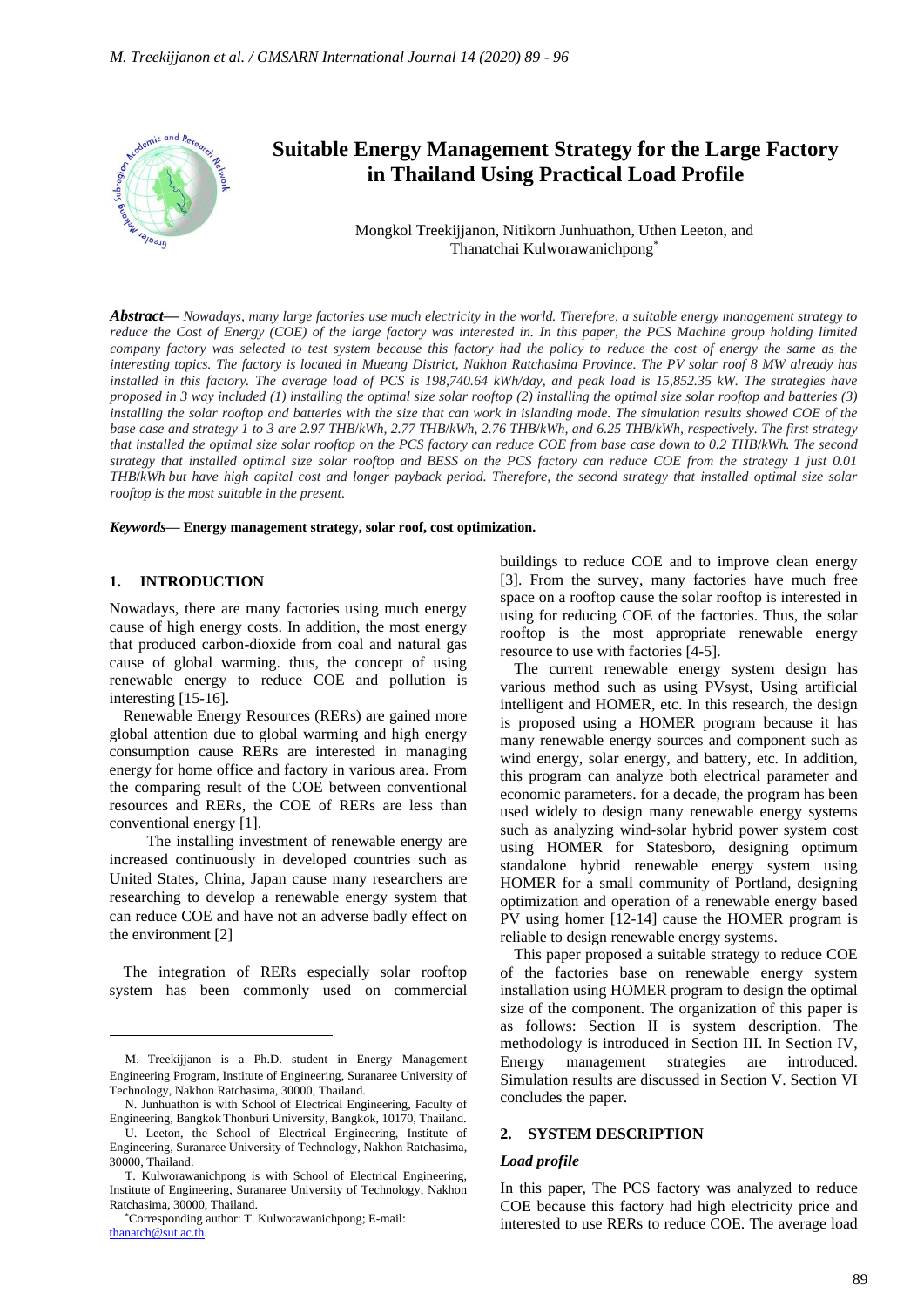of the factory is 198.74 MWh/day, and peak load is 15.85 MW. Following Fig. 1.



**Fig. 1. (a) Scale data monthly averages load; (b) Scale data load profile in a year**

# *Price of Component*

In this paper, the actual price of the component was used to analysis following TABLE 1.

| Componen                                     | Capital Cost<br>(THB/MW) | Operation $&$<br>Maintenance<br>cost<br>(THB/Year) | Life Time<br>(Years) |
|----------------------------------------------|--------------------------|----------------------------------------------------|----------------------|
| PV Solar<br>roof<br>(Jinko<br><b>JKM320)</b> | 21,500,000               | 300,000                                            | 25                   |
| Inverter<br>(SMA25)                          | 1,500,000                |                                                    | 15                   |
| <b>Battery</b><br>MWh                        | 6,652,000                | 100,000                                            | 10                   |

**Table 1. Price of component**

*\*THB=Thai Bath*

## *Solar radiation and Temperature*

The resources in this simulation can be taken from actual information. Monthly average solar irradiation is 5.27 kWh/m2/day, and the annual average temperature on the solar roof is  $25.53$  °C. The latitude and longitude coordinates are  $14°54.7'N$   $101°56.5'E$ , respectively. following Fig. 2.





**Fig. 2. (a) Solar irradiation resource; (b) Temperature resource.**

# **3. METHODOLOGY**

# *HOMER*

Homer is the global tool for optimizing microgrid design in all sectors, from village power and islanding mode to grid-connected campuses and military bases. Homer Pro, or HOMER (Hybrid Optimization of Multiple Electric Renewables), simplifies the task of evaluating designs for both off-grid and grid-connected power systems.

There are much research using HOMER to the optimal size of a component such as designed and optimize cost, designed suitable hybrid system [6-10], etc., al. Thus, this paper use HOMER to find a suitable strategy for large industry base on RERs installation.

#### *The implementation of HOMER*

The first step to designing a renewable energy system is defining the scope of the project included discount rate, inflation rate, annual capacity shortage, and lifetime project following Fig. 3. The second step is improving the grid in AC bus and defining electrical price following rate of governor following Fig. 4. The third step is improving load per hour in a year in the AC bus following Fig. 5.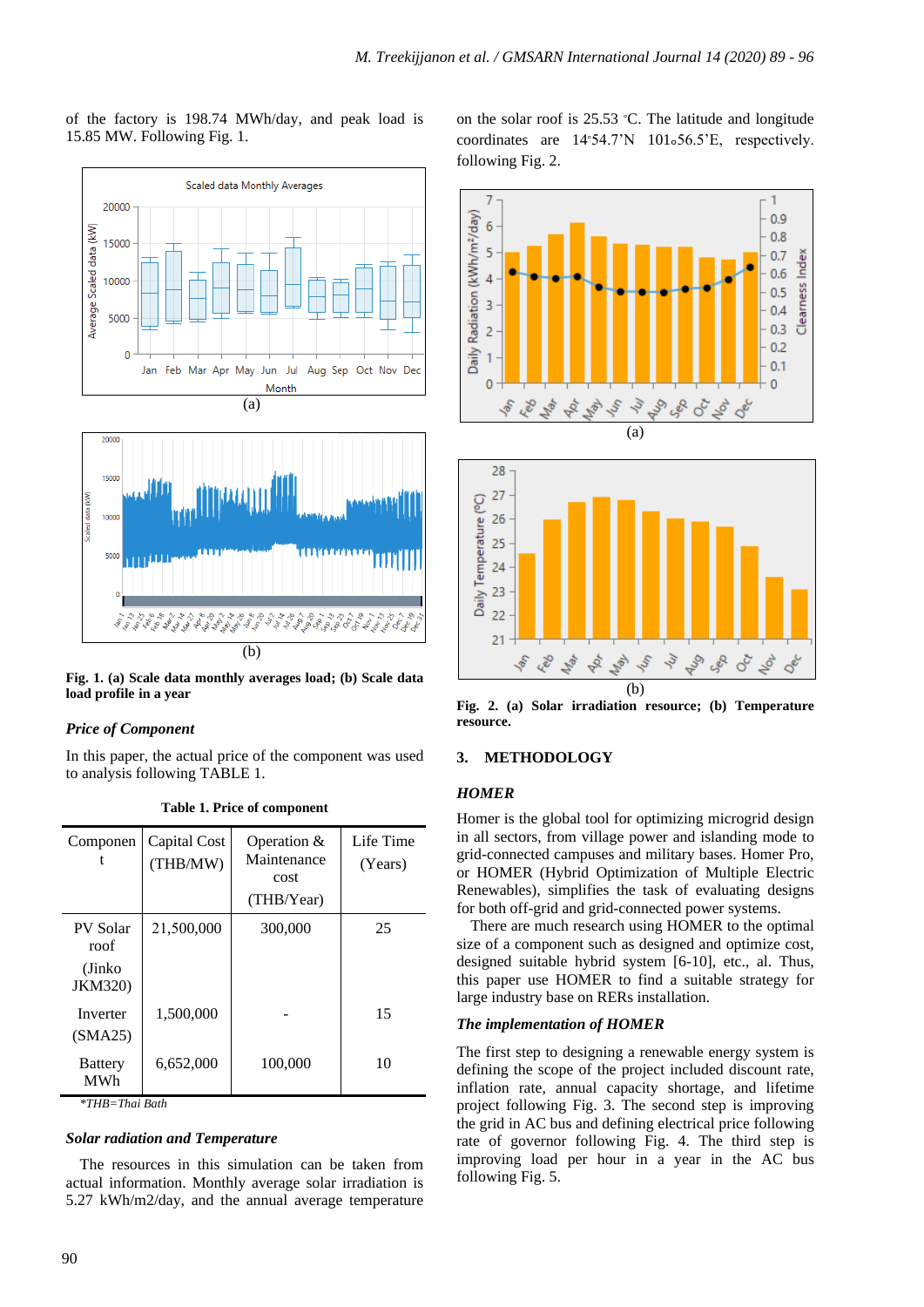

**Fig. 3. Scope of the project.**



**Fig. 4. Electrical price following rate of the governor**



**Fig. 5. AC primary load profile.**

| PV<br>Name: Jinko JKM320                                                                                                                                                         |                                |                                 | Abbreviation: Jinko32      |                               | Remove<br>Copy To Library                                                       |
|----------------------------------------------------------------------------------------------------------------------------------------------------------------------------------|--------------------------------|---------------------------------|----------------------------|-------------------------------|---------------------------------------------------------------------------------|
| Properties<br>Name: Jinko JKM320<br>Abbreviation: Jinko320                                                                                                                       | PV<br>Capacity<br>(kW)<br>1000 | Capital<br>(B)<br>21.500.000.00 | Replacement<br>(B)<br>0.00 | O&M<br>(B/vear)<br>300.000.00 | <b>Capacity Optimizati</b><br><b>HOMER Optimize</b><br>Search Space<br>Advanced |
| Panel Type: Flat plate<br>Rated Capacity (kW): 8000<br>Temperature Coefficient: - 0.4<br>Operating Temperature (°C): 45.00<br>Efficiency (%): 16.49<br>Manufacturer: Jinko Solar | Lifetime<br>time (years):      |                                 | 25.00                      | More<br>$\left( . \right)$    |                                                                                 |
| Data Sheet for JKM275-60<br>Notes:<br>60 Poly-crystalline cells.                                                                                                                 | <b>Site Specific Input</b>     | Derating Factor (%):            | 85.00                      | $(\Box)$                      | <b>Flechical Bus</b><br>© AC ◉ DC                                               |
| <b>MPPT</b><br>Advanced Input Temperature                                                                                                                                        |                                |                                 |                            |                               |                                                                                 |
| Consider temperature effects?<br>Using ambient temperature defined in the temperature resource.                                                                                  |                                |                                 |                            |                               |                                                                                 |
| Temperature effects on power (%/°C):                                                                                                                                             |                                | $-0.400$                        | (L)                        |                               |                                                                                 |
| Nominal operating cell temperature (°C):                                                                                                                                         |                                | 45.00                           | $(1 - 1)$                  |                               |                                                                                 |
| Efficiency at standard test conditions (%):                                                                                                                                      |                                | 16.49                           | (L)                        |                               |                                                                                 |

**Fig. 6. Data of the solar cell.**



**Fig. 7. Data of the inverter.**

| Properties<br><b>Idealized Battery Model</b><br>Nominal Voltage (V): 600                                     | <b>Batteries</b><br>Quantity | Capital<br>(B)                     | Replacement<br>(B)   | O <sub>RM</sub><br>(B/year)         |      | <b>Quantity Optimization</b><br><b>Search Space</b> | <b>HOMER Optimizer<sup>3</sup></b> |
|--------------------------------------------------------------------------------------------------------------|------------------------------|------------------------------------|----------------------|-------------------------------------|------|-----------------------------------------------------|------------------------------------|
| Nominal Capacity (kWh): 1E+03<br>Nominal Capacity (Ah): 1.67E+03                                             | $\mathbf{1}$                 | 6.652.000.00                       | 0.00                 | 100,000.00                          |      | Advanced                                            |                                    |
| Roundtrip efficiency (%): 90<br>Maximum Charge Current (A): 1.67E+03<br>Maximum Discharge Current (A): 5E+03 |                              | time (years):<br>throughput (kWh): | 10.00<br>3.000.000.0 | $\bigcirc$<br>$\left( \Box \right)$ | More |                                                     |                                    |
| www.homerenergy.com                                                                                          |                              |                                    |                      |                                     |      |                                                     |                                    |
| This is a generic lithium ion battery package<br>with 1 MWh of energy storage.                               |                              | <b>Site Specific Input</b>         |                      |                                     |      |                                                     |                                    |
|                                                                                                              |                              | <b>String Size:</b>                | 1                    | Voltage: 600.00 V                   |      |                                                     |                                    |
| <b>Generic</b><br><b>HOMER</b><br>Energy<br>homerenergy.com                                                  |                              | Initial State of Charge (%):       |                      |                                     |      | 100.00                                              | (L)                                |

**Fig. 8. Data of the energy storage.**

The fourth step is improving solar cell in DC bus and defining data of the solar cell following Fig. 6. The fifth step is improving inverter to convert generated power from DC bus to AC bus following Fig. 7. The sixth is improving battery in DC bus following Fig. 8, and the last step is analysis all parameter following Fig. and show results by HOMER program.

#### *Cost Analysis Procedure in Homer*

Net present cost (NPC) is the installation cost and the operating cost of the system throughout its lifetime following as [11]:

$$
NPC = \frac{TAC}{CRF(i, R_{pri})}
$$
 (1)

where, *TAC* is the total annualized cost; *CRF* is a capital recovery factor;  $i$  is the interest rate in percentage; and *Rprj* is project lifetime in a year.

Total annualized cost (TAC) is the summation of the annualized costs of every equipment of the power system including capital and operation and maintenance cost. It also includes replacement and fuel cost [11]

Capital recovery factor (CRF) is a ratio that is used to calculate the present value of a series of equal annual cash flow [11]

$$
CRF = \frac{i \times (1+i)^n}{(1+i)^{n-1}}
$$
 (2)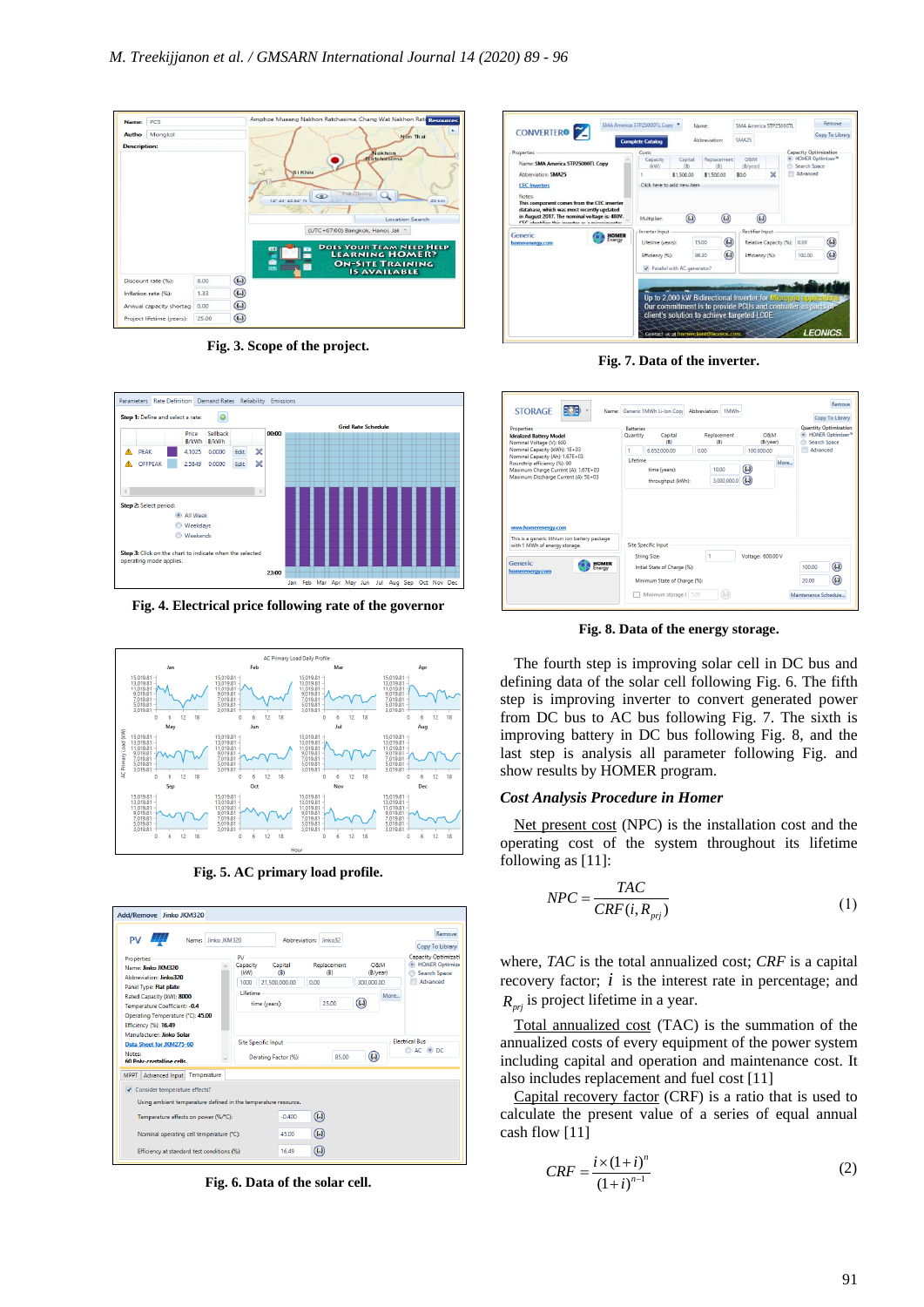where *n* is the number of years and *i* is the annual real interest rate.

The annual real interest rate is a function of the nominal interest rate shown as [11]

$$
i = \frac{i'-F}{1+F} \tag{3}
$$

where  $i'$  is nominal interest rate and  $F$  is the annual inflation rate.

Cost of energy (COE) is the average cost/kWh of useful electrical energy produced by the system.The COE is calculated as follows [11]:

$$
COE = \frac{TAC}{L_{prim,AC} + L_{prim,DC}}
$$
\n(4)

where *Lprim,AC* is the AC primary load and *Lprim, DC* is the DC primary load.

## **4. ENERGY MANAGEMENT STRATEGIES**

In this thesis, the strategies are proposed in 3 cases and 1 base case included (1) Base case (2) strategy 1: Increasing to optimal size solar rooftop (3) strategy 2: Increasing to optimal size solar rooftop and BESS (4) strategy 3: Designing to the off-grid system following Fig. 9.



**Fig. 9. (a) Base case (b) strategy 1: Increasing to optimal size solar rooftop (c) strategy 2: Increasing to optimal size solar rooftop and BESS (d) strategy 3: Designing to an offgrid system.**

From all of the mentioned strategies, proposed strategies focus only the solar rooftop system because the much factories that were surveyed had a lot of space on the rooftop that can install solar rooftop but did not have suitable space for installing others RERs such as wind turbine. Therefore, this research focusses only solar rooftop from all of RERs. At present, battery price is constantly decreasing because battery is interested in using for storing and supply energy to reduce the COE. In addition, the strategy to design the factory as an offgrid system using solar rooftop and battery was proposed for the future. All of the Simulation results are shown in Section 5.

## **5. SIMULATION RESULTS AND DISCUSSION**

After using all of the proposed strategies, the simulation results of the base case and strategies 1 to 3 are shown in Fig. 10. to Fig. 13 and table 2., respectively. For the base case that installed solar rooftop 8 MW, generated energy by solar rooftop is 12,521,131 kWh/year or 17.1% of annual load. The COE is 2.97 THB/kWh, the operation cost is 200 MTHB/year, and the initial capital is 181 MTHB. For the first strategy that improved the optimal size solar rooftop on the factory, generated energy by solar rooftop is 28,189,609 kWh/year or 35.9% of annual load. The COE is 2.77 THB/kWh, the operation cost is 168 MTHB/year, and the initial capital is 402 MTHB. The PBP is 5.55 year. The COE of the first strategy reduces from base case down to 0.2 THB/kWh and more PBP than base case just 0.9 years. For the second strategy that improved the optimal size solar rooftop and BESS on the factory, generated energy by solar rooftop is 28,189,760 kWh/year or 36.5% of annual load and the COE is 2.76 THB/kWh, operation cost is 163 MTHB/year, and the initial capital is 449 MTHB. The PBP is 9.92 year. The COE of the second strategy reduces from base case down to 0.21 THB/kWh and more PBP than base case 4.37 year. For the third strategy is designing PCS Machine group holding company limited to the off-grid system; the results show the optimal size solar rooftop producing enough to all load is 111.729 MW cause the capital cost of this strategy is too much, and the COE is 6.25 THB/kWh, the operation cost is 67.9 MTHB/year, and the initial capital is 4,670 MTHB. The PBP is over the life project.

**TABLE 2 Simulations results**

| Strategy | <b>NPC</b><br>(THB) | COE<br>(THB/kWh) | Capital<br>cost<br>(THB) | <b>IRR</b><br>(% ) | <b>PBP</b><br>(year) |
|----------|---------------------|------------------|--------------------------|--------------------|----------------------|
| base     | 2.61 <sub>B</sub>   | 2.97             | 181M                     | 21.3               | 4.65                 |
|          | 2.44B               | 2.77             | 402M                     | 17.7               | 5.55                 |
| 2        | 2.43B               | 2.76             | 449M                     | 8.9                | 9.92                 |
| 3        | 5.49B               | 6.25             | 4.67B                    |                    |                      |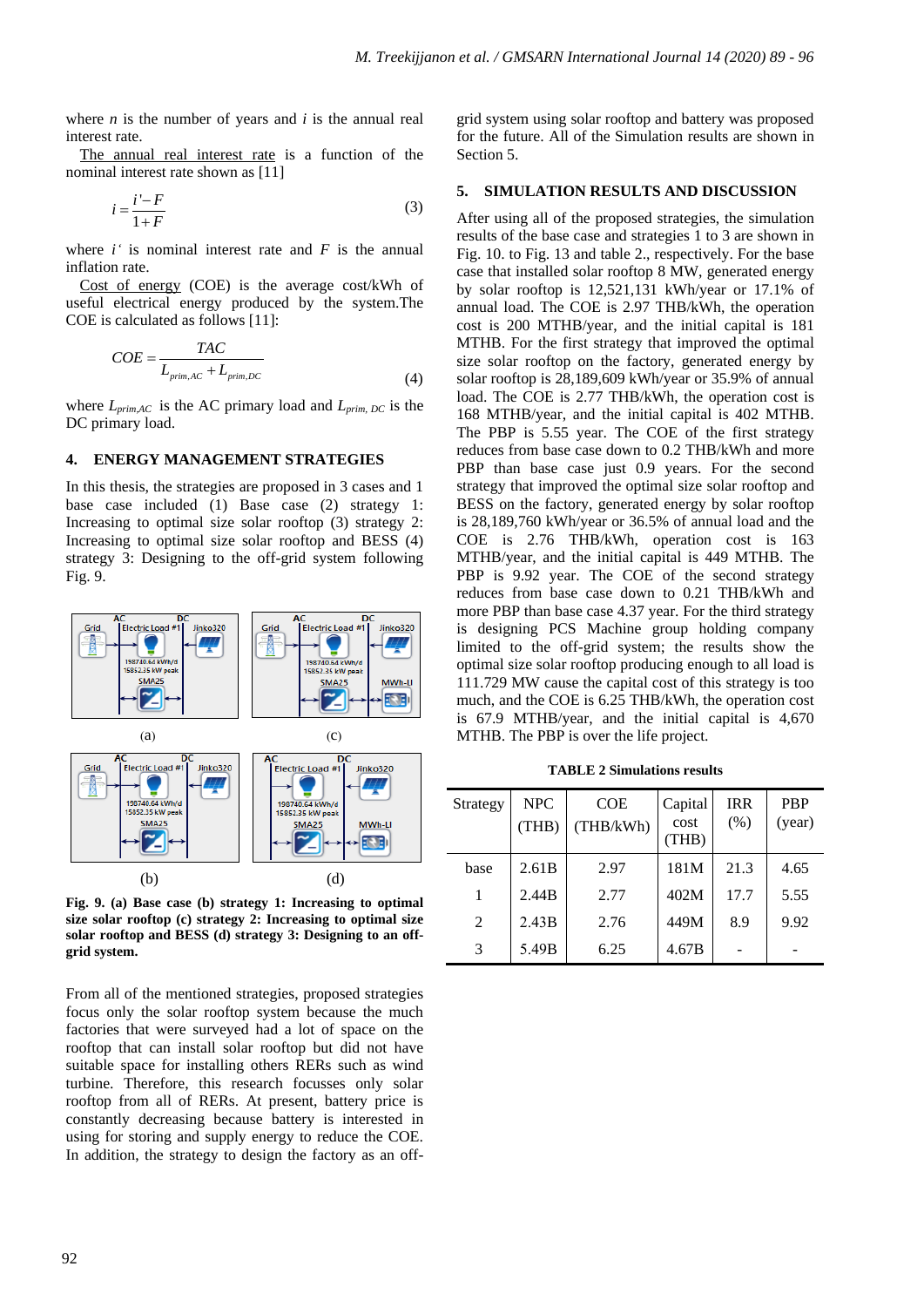



**Fig. 10. Base case (a) architecture and cost; (b) energy production and consumption; (c) Monthly average electric production**



(a)







**Fig. 11. Results of the first strategy (Increasing PV to a suitable size for PCS); (a) architecture and cost; (b) energy production and consumption; (c) Monthly average electric production.**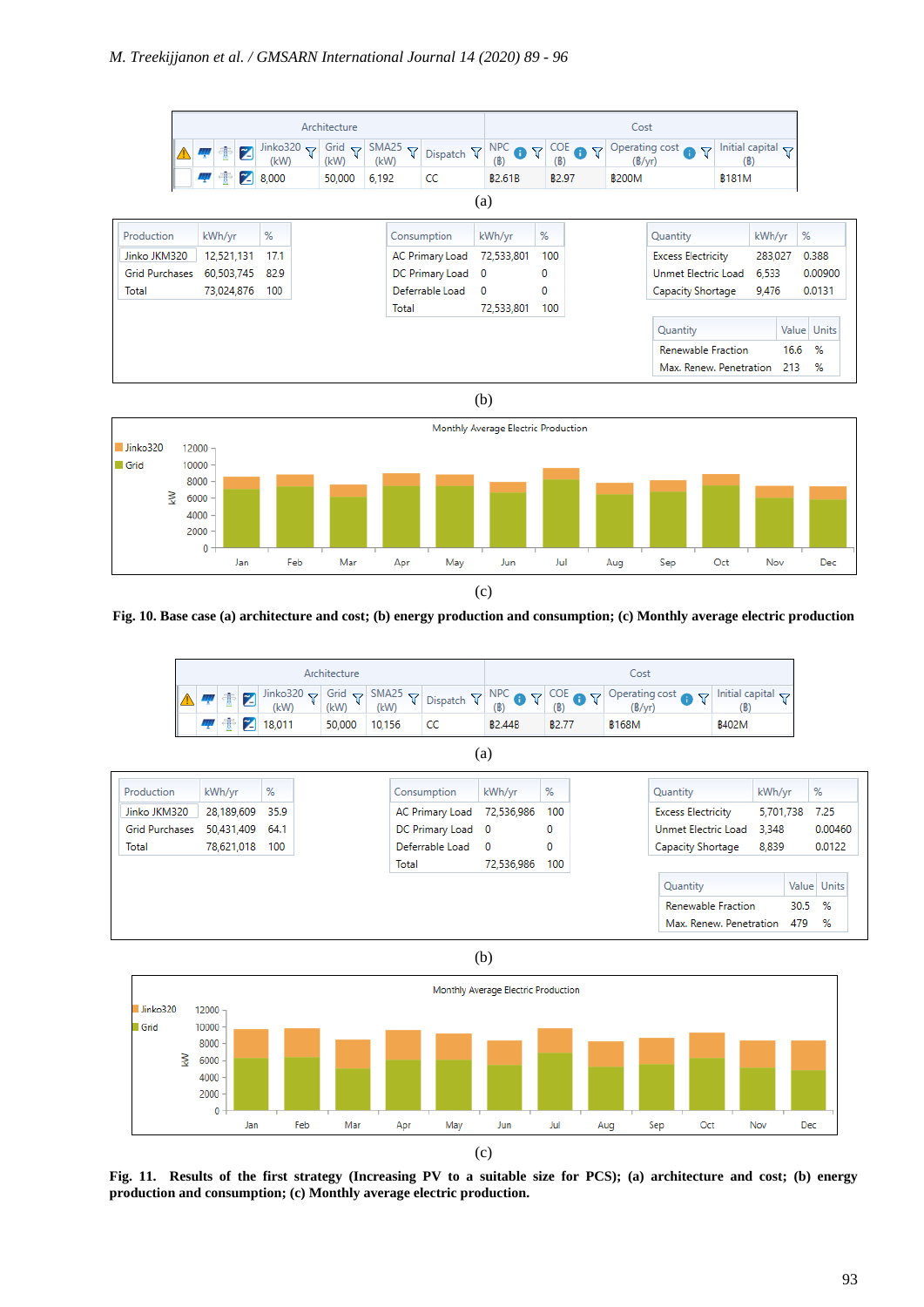

(b)



**Fig. 12. Results of the second strategy (Improving suitable size BESS for PCS that using suitable size PV); (a) architecture and cost; (b) energy production and consumption; (c) Monthly average electric production.**







**Fig. 13. Results of the third strategy (design off-grid system for PCS); (a) architecture and cost; (b) energy production and consumption (c) Monthly average electric production.**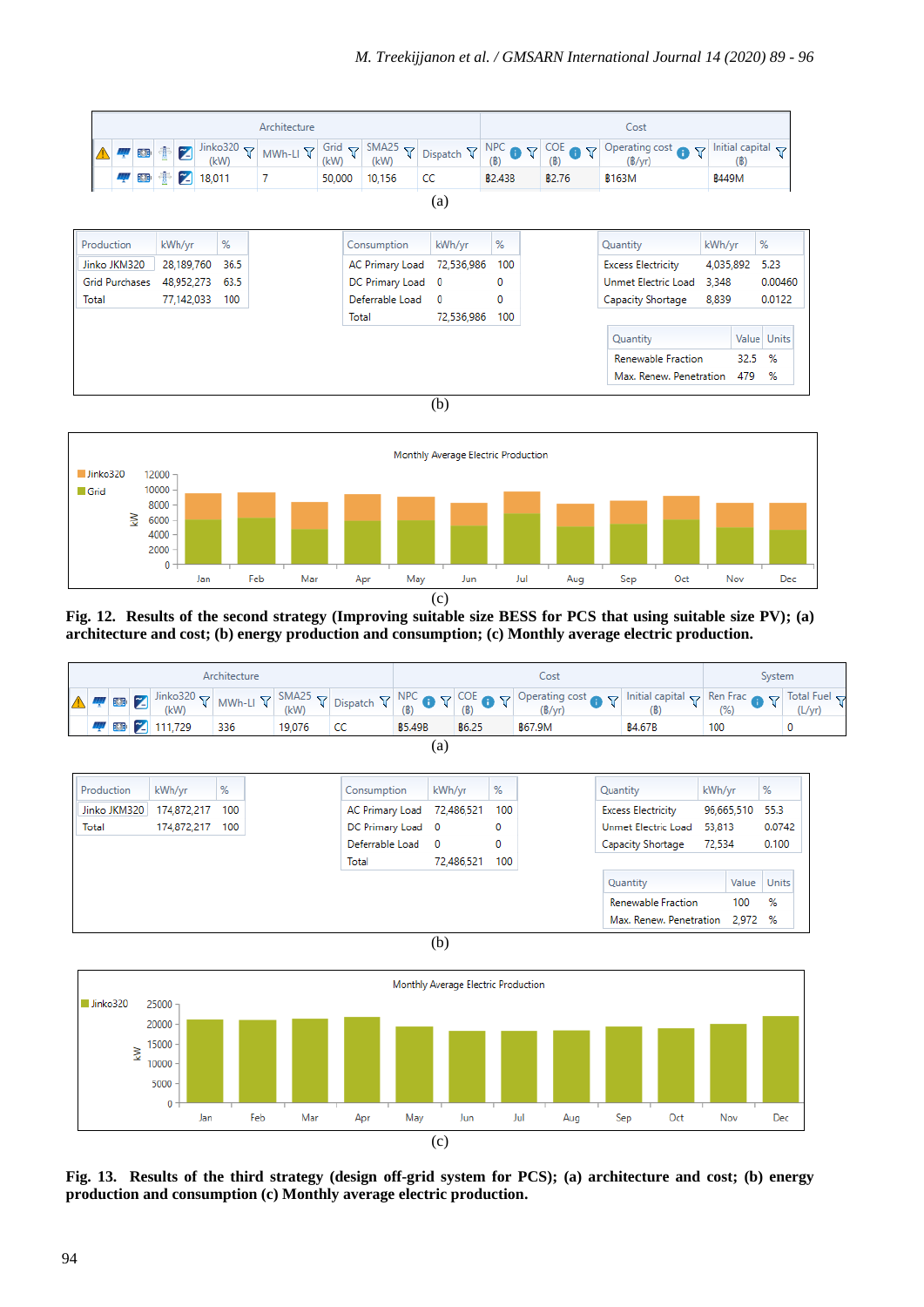From strategy 1 to 3, The simulation results showed the optimal size solar rooftop that was 18.011 MW, and the optimal size of BESS was 7 MWh. In this paper, The COE , Internal Rate of Return (IRR) and Payback Period (PBP) were considered to choose the suitable strategy. The results showed the first strategy is the most suitable strategy to reduce COE of PCS Machine group holding company limited because the first strategy has low IRR PBP and COE. Although the second strategy that has less COE than other strategies but has so long PBP cause the second is not suitable to use at present. For the third strategy, The investing with Off-grid system is not worth because of a component of RERs system too expensive at present. If the price of a component decrease in the future, this strategy will be interesting in reducing COE of any factories.

# **6. CONCLUSION**

In this paper, PV solar roof is focused because many large factories have much space on a roof that is not used for any benefit and there is not enough space on the ground for installing a wind turbine. From the simulation results, the first strategy that installed suitable size of PV solar roof on the PCS factory having PBP is 5.55 years, not too long, and low COE is 2.77 THB/kWh nearly the second strategy that having lowest COE is 2.76 THB/kWh, but the second strategy has long PBP. The second strategy has long PBP because the capital cost of BESS is high, at present, but causing the energy price decreased from the third strategy only 0.01 THB/kWh. For the third strategy, Off-grid system is an investment that is not worth at present. Therefore, the first strategy that installing PV solar roof with the appropriate size producing electric power is the most suitable strategy. However, if the battery has a lower price in the future, the third strategy will be interesting.

## **ACKNOWLEDGMENT**

This work was supported by the Suranaree University of Technology and Bangkok Thonburi University.

#### **REFERENCES**

- [1] S. Rehman and L.M. Al-Hadhrami, "Study of a solar PV–diesel– battery hybrid power system for a remotely located population near Rafha, Saudi Arabia," Energy, vol. 35, pp. 4986-4995, Dec 1, 2010.
- [2] Anonymous "20% Wind Energy by 2030: Increasing Wind Energy's Contribution to U.S. Electricity Supply, 2008 ASI 3308-177; DOE/GO-102008- 2567," 2008.
- [3] Jiandong, D., Hao, L., Yang, L., & Di, S. (2017). Over-voltage regulation capability analysis of rooftop photovoltaic grid-connected inverters. 2017 IEEE Conference on Energy Internet and Energy System Integration (EI2).
- [4] "Home Residential Rooftop Solar and Net Metering," ADDC.ae, 2017.
- [5] Alhamad, I. M. (2018). A feasibility study of roofmounted grid-connected PV solar system under Abu Dhabi net metering scheme using HOMER. 2018 Advances in Science and Engineering Technology International Conferences (ASET)
- [6] Lakshmi, M., Prasad, S., & Babu, C. S. (2012). Design of off-grid homes with Renewable energy sources. IET Chennai 3rd International Conference on Sustainable Energy and Intelligent Systems (SEISCON 2012).
- [7] IEEE 9th International Conference on Intelligent Systems and Control (ISCO).
- [8] U. Sureshkumar, P. S. Manoharan, and A.P.S. Ramalakshmi,"Economic cost analysis of hybrid renewable energy system using HOMER," International Conference on Advances in Engineering, Science And Management, pp. 94-99, March 30-31, 2012.
- [9] Nurunnabi, M., & Roy, N. K. (2015). Gridconnected hybrid power system design using HOMER. 2015 International Conference on Advances in Electrical Engineering (ICAEE).
- [10]Cristian, H., Bizon, N., & Alexandru, B. (2017). Design of hybrid power systems using HOMER simulator for different renewable energy sources. 2017 9th International Conference on Electronics, Computers and Artificial Intelligence (ECAI).
- [11]H. Rezzouk and A. Mellit, "Feasibility study and sensitivity analysis of a stand-alone photovoltaic– diesel–battery hybrid energy system in the north of Algeria," Renewable and Sustainable Energy Reviews, vol. 43, pp. 1134–1150, 2015.
- [12]Ghose, S., Shahat, A. E., & Haddad, R. J. (2017). Wind-solar hybrid power system cost analysis using HOMER for Statesboro, Georgia. SoutheastCon 2017.
- [13]Ganguly, P., Kalam, A., & Zayegh, A. (2017). Optimum standalone hybrid renewable energy system design using HOMER for a small community of Portland, Victoria. 2017 Australasian Universities Power Engineering Conference (AUPEC).
- [14]Jamalaiah, A., Raju, C. P., & Srinivasarao, R. (2017). Optimization and operation of renewable energy based PV-FC-microgrid using homer. 2017 International Conference on Inventive Communication and Computational Technologies (ICICCT).
- [15]Chattopadhyay, D. (2014). Modeling renewable energy impact on the electricity market in India. Renewable and Sustainable Energy Reviews, 31, 9- 22
- [16] Launch of the "Renewable Energy Top Paper Award" & celebrating the winners for the 2014 Impact Factor. (2016). Renewable Energy, 85.